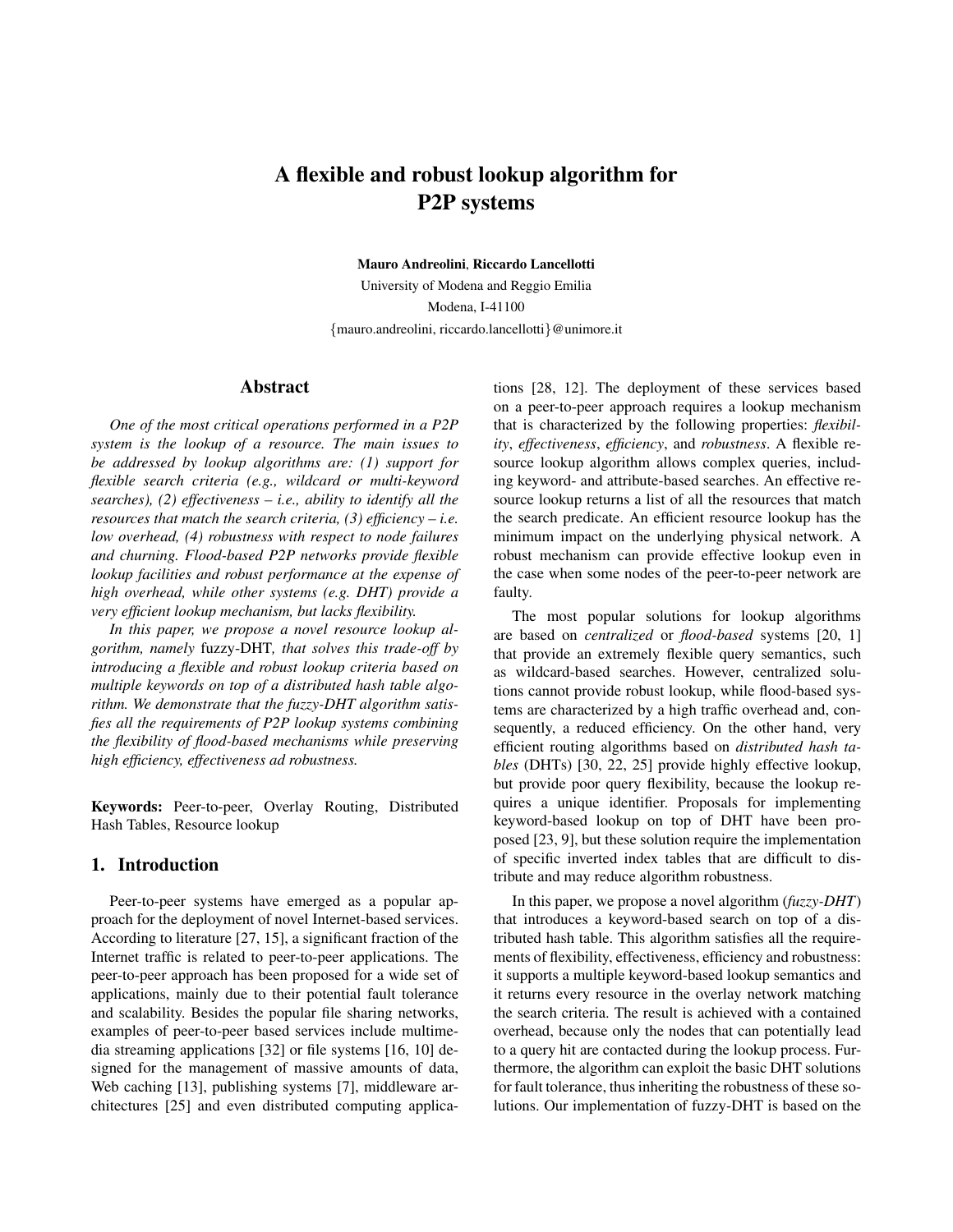Plaxton routing algorithm of the Pastry [25] overlay network. However, we believe that the proposed algorithm can be adopted to extend the functions of services that already exploit the Pastry overlay such as Past or Scribe [7, 26].

To the best of our knowledge, this is the first algorithm that achieves the goal of combining flexibility, effectiveness, efficiency, and robustness. We propose a novel algorithm that enriches DHTs with flexible search criteria, while preserving their characteristics of effective lookup, low overhead and robustness with respect to failures. As a further advantage of our proposal, the proposed algorithm is easy to implement on top of existing DHT applications and does not require external services and indexes (such as external databases searches for hash keys or inverted indexes structures for routing).

We developed a simulator based on *ns-2* to compare the performance of the fuzzy-DHT algorithm with a standard flood-based search mechanism [1] and probabilistic flood algorithms [33, 21]. We show through extensive simulations that the proposed algorithm can provide a query effectiveness and robustness comparable with that of other search algorithm, with a considerably reduced communication overhead (at least an order of magnitude lower).

The rest of this paper is organized as follows. Section 2 discusses the related work on overlay routing algorithms. Section 3 introduces the fuzzy-DHT algorithm. Section 4 describes the testbed environment and the workloads used for the simulations. Section 5 presents a detailed comparison between the algorithms. Finally, Section 6 provides some concluding remarks.

# **2. Related work**

The need for sophisticated resource lookup queries in peer-to-peer systems has first emerged in the file sharing networks [20, 1], where keyword-based searches are used to identify the files to download. The lookup process is typically based on flood-based algorithms [1] or on centralized directories [20]. However, the scalability limits of flood-based searches are well known, as shown in [8]. Scalability of flood-based lookup has been improved by means of semi-structured networks such as Kazaa [29], where flood-based lookup is carried out only within a small set of well-connected *supernodes*, but all these techniques cannot match the scalability characteristics achieved by means of more advanced approaches, such as distributed hash tables (DHTs), including the fuzzy-DHT algorithm proposed in this paper.

First generation DHTs [19, 22, 30, 25] are characterized by a simple operation semantics that allows to insert and retrieve key-value pairs. While providing extremely low overhead and guaranteeing a high scalability, this simple seman-

tics cannot be applied to complex environment where sophisticated queries must be provided.

The fuzzy-DHT algorithm proposed in this paper addresses the issue of joining the need for advanced lookup features with the need to preserve the scalability of DHTs. Other studies propose flexible queries. For example, Liu *et al.* propose a system to support range queries [18], other researchers propose single keyword queries based on lookup over inverted indexes stored in the overlay network nodes [23, 14] and at least one example of multiple queries (with or composition) has been proposed in literature [9]. On the other hand, Tang *et al.* introduce semantic searches on the CAN DHT [31]. However, all these proposals require separate search services or introduce a completely new routing mechanism. Our approach is different from these proposals for three main reasons. First, the fuzzy-DHT algorithm allows the deployment of novel services with only slight modifications to the existing overlay networks, thus allowing a simpler deployment of the fuzzy-DHT-based overlay. Second, the proposed algorithm is explicitly designed to provide and-based multiple keyword searches, which are convenient for locating resources based on attributes. Finally, our algorithm is explicitly designed with efficiency and dependability as a primary goals.

# **3. The fuzzy-DHT algorithm**

The fuzzy-DHT algorithm exploits the standard Plaxtonbased lookup used in Pastry [25]. The support for flexible queries is introduced by adding two main features to the original algorithm: a new hash function that represents a list of keywords, and a query routing algorithm that *forks* the lookup process across nodes to ensure the identification of every suitable resource. Lookup effectiveness, efficiency and robustness are inherited from the standard Pastry routing algorithm.

#### **3.1. Keyword representation**

The proposed fuzzy-DHT algorithm introduces a first fundamental difference with respect to the original DHT algorithms in the hash function used to compute the resource keys. A hash function for the fuzzy-DHT algorithm must satisfy the following requirements:

- fixed-length binary representation of  $n$ ;
- ability to represent the keywords  $kw_1, kw_2, \ldots, kw_k$ associated with a resource;

We choose a Bloom Filter [6] as the data structure used for the key. The hash function for the fuzzy-DHT algorithm computes the Bloom filter. Let  $B[\]$  be an array of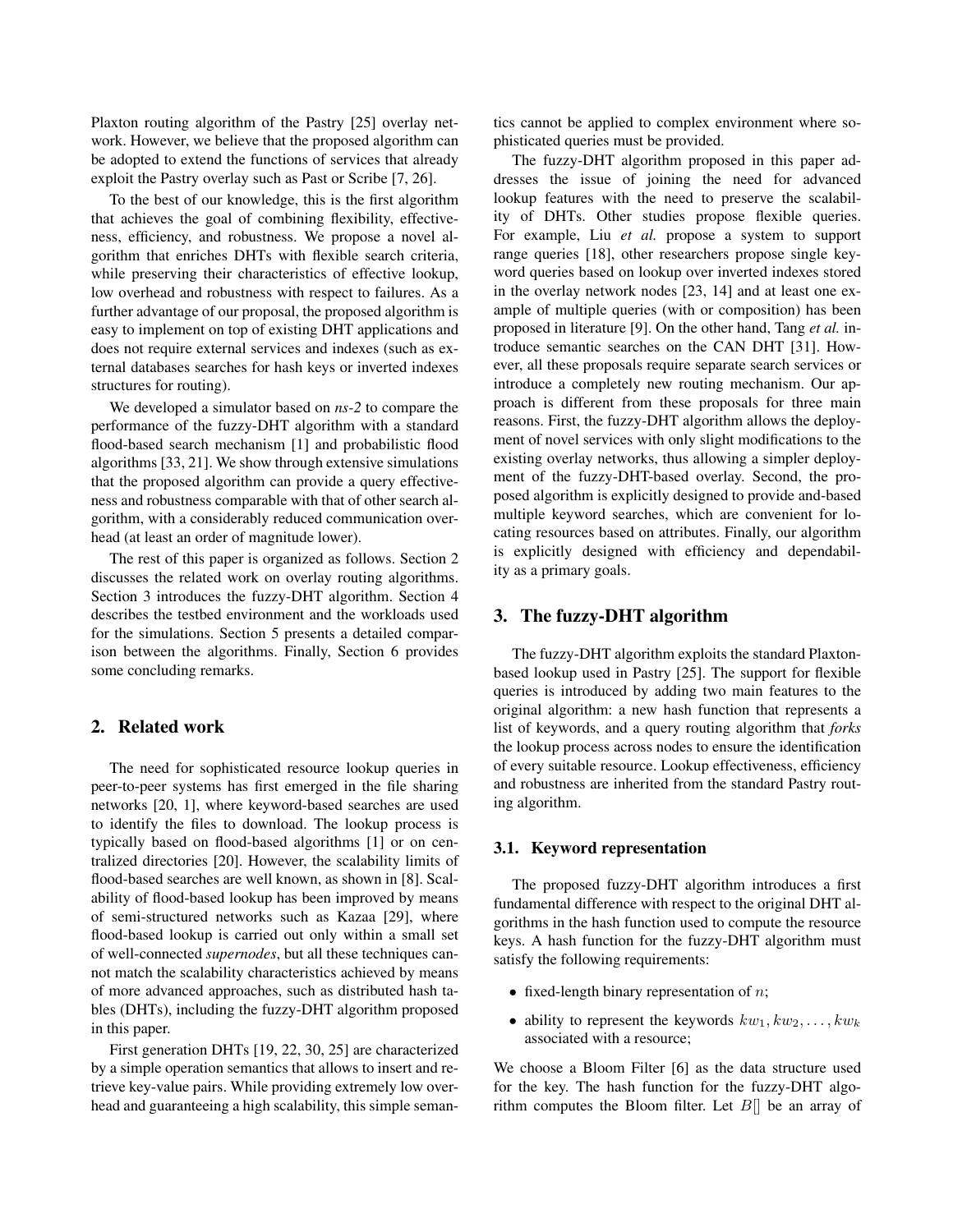n bits representing the key for the resource  $r$  (we assume the array  $B\|$  is initially filled with 0). Let  $KW\| =$  ${kw_1, kw_2, \ldots, kw_k}$  be a set of keywords associated with resource r, and let  $H[] = \{h_1, h_2, \ldots, h_m\}$  be a set of hash functions where  $h_j : KW \to [0, n-1]$ . The Bloom filter B[] is built as follows:  $B[h_i(kw_i)] \Leftarrow 1, \forall k w_i \in$  $KW[],\forall h_j\in H[]$ . For every keyword  $kw_i$ , we set to 1 the bits in the bloom filter corresponding to the results of the  $m$ hash functions computed on the keywords, as shown in Figure 1.



**Figure 1. Bloom filter construction**

The Bloom filter satisfies the two requirements of the hash function for the fuzzy-DHT algorithm. The representation of a Bloom filter is an array of fixed length, with  $n$ defined in the design phase of the overlay network. Since a Bloom filter is a compact representation of a data set, it can be used to store the association between a set of keywords  $KW\mathcal{F}$  and the the corresponding resource identifier  $B\mathcal{F}$ . If all the bits associated with keyword  $kw$  are set, the keyword is likely to be associated with a resource. The abovementioned condition can be formalized as: a necessary condition for the keyword  $kw$  to be represented in the Bloom filter  $B[\]$  is that  $∀h<sub>j</sub>∈H[]$  $\sum B[h_i(kw)] = m$ . This condition is necessary but not sufficient due to possible *Bloom filter collisions* that may cause false positives (also called false

hits). However, the literature proposing solutions based on Bloom filters suggests that the percentage of false positives due to collisions is usually low if proper filter tuning is applied [11, 24].

#### **3.2. Overlay routing algorithm**

Before describing the fuzzy-DHT algorithm, we briefly recall the main features of the original Pastry algorithm. In the Pastry system, nodes and resources are identified by means of a key. The key is a fixed-length string of bits that acts as a unique identifier for nodes and resources. Most

DHTs, including Pastry, suggest to use digests to generate a key. For example, the key of a node can be computed as the hash (MD5 or SHA1) of its IP address; the key of a resource may be computed as the hash of the resource identifier (e.g., in a file-sharing context, the filename).

In Pastry a key is represented as a sequence of  $d$  digits, each composed by b bits. We represent a key  $KX =$  $(x_1, x_2, \ldots, x_d)$  as a vector with d elements (each corresponding to a digit). Resources and nodes share the same hash space and are identified by a key value. Each resource is hosted by the node with the key closer to the resource key value. Lookup requests are routed by the overlay network in order to reach the node that hosts the resource itself. It is important to note that in the Pastry algorithm, as in most DHTs, the query refers to a key and only the resource with the exact key is reached. The lookup uses a longest prefix matching algorithm that tries at every step to increase by 1 digit the length of the matching prefix.



Figure 2 shows the routing step of the Plaxton algorithm used in the Pastry overlay network. Let  $KQ = (q_1, q_2, \ldots, q_k, \ldots, q_d)$  be the key in a lookup request reaching node  $X$  with key  $KX = (x_1, x_2, \ldots, x_k, \ldots, x_d)$ . We suppose that the matching prefix has a length of  $k - 1$ . This implies that  $q_i = x_i, \forall i \in [1, k-1]$  and  $q_k \neq x_k$  (see the left side of Figure 2).

The lookup step uses the digit  $x_k$  of the key and a set data structure called neighbor and leaf tables to identify the next hop Y. This node has a key  $KY = (y_1, y_2, \ldots, y_k, \ldots, y_d)$ such that  $q_i = y_i \forall i \in [1, k]$ , as shown in the right part of Figure 2. We omit further details of the Pastry algorithm for the sake of simplicity. The reader can refer to [25] for a complete descrition.

The second significant contribution of the proposed overlay routing algorithm is the process used to select the next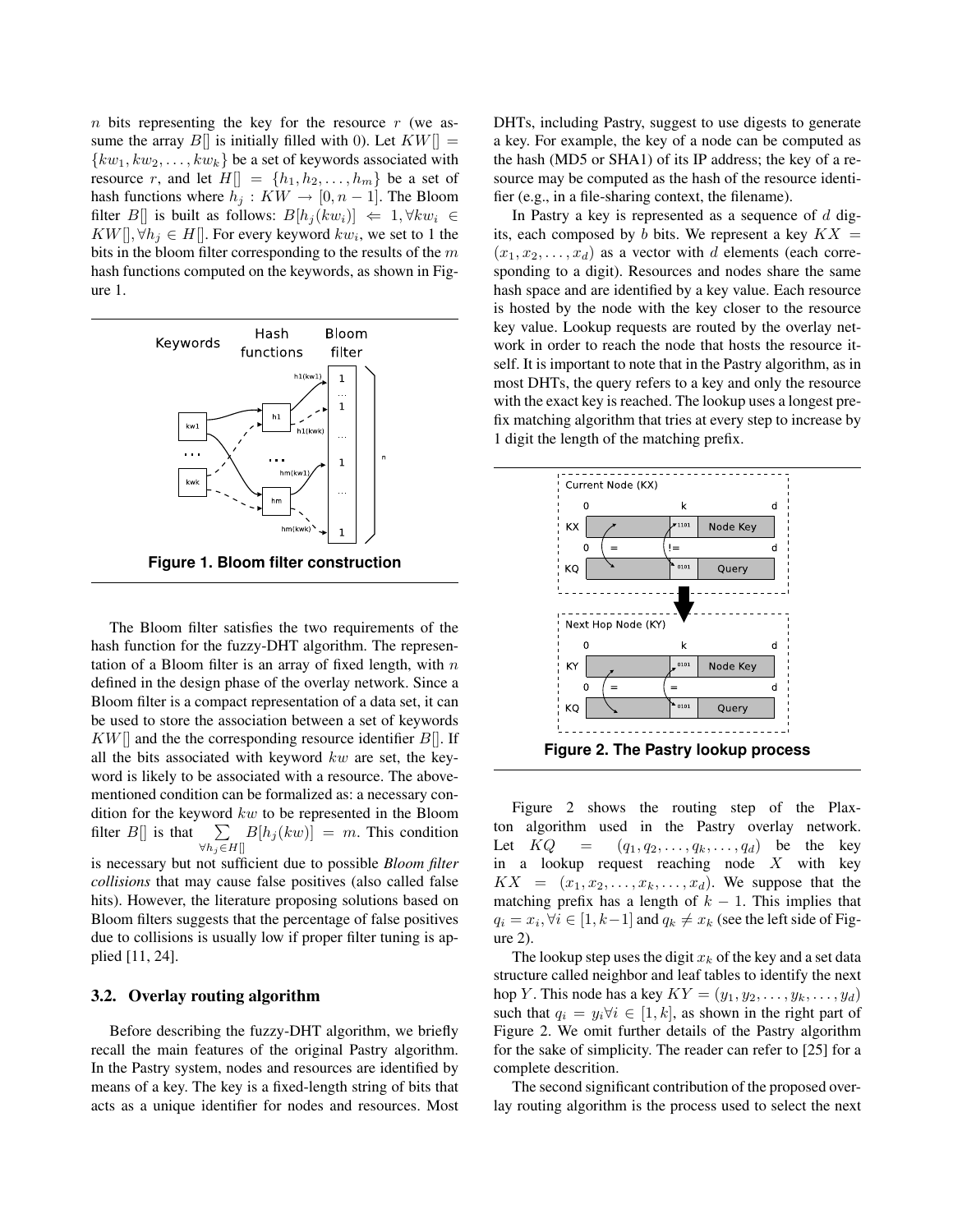

hop in the overlay routing process. The fuzzy-DHT algorithm extends the Plaxton-based routing algorithm to take advantage of the enhanced hash function used in the resource key computation.

The fuzzy-DHT algorithm allows a multiple keywordbased lookup such that the query is forwarded to every node that hosts resources whom key contains *all* the keywords composing the search key. The resources that result in a hit are characterized by a *superset* of the keywords composing the query. Recalling the definition of the Bloom filter, matching all the keywords means that each bit with a value of "0" in the query key KQ acts as a *wildcard* for matching purposes. We introduce a new operation in the query routing step, namely *query fork*, for the management of the wildcard bit. During the query fork we generate a set of new queries that have every possible combination of bit in place of the wildcard bits in the original query. A complete query fork (where every "0" in the key is used for forking) at the beginning of the route process would saturate the network. We choose to fork queries only when it is required, in order to save network resources. At every routing step, only the key digit  $x_k$  is subject to fork. Figure 3 provides an example of the query fork process: the node with key  $KY$  receives the query  $KQ$ ; the first  $k - 1$  in both  $KQ$  and  $KY$ are identical. For the  $k$ -th digit with value 0101 a query fork is necessary. Considering the  $0$  in the  $k$ -th digit we obtain four values (0101, 0111, 1101, 1111) that are used to generate four *forked queries KQ'*, *KQ''*, *KQ'''*, *KQ'''*. The forked queries are then handled as standard queries and are routed according to the Plaxton-based algorithm.

Algorithm 1 shows the fuzzy-DHT routing algorithm. Even if the proposed algorithm introduces a significant change in the functionality of the original Pastry algorithm, the implementation effort remains limited to a few lines of code related to the management of the query fork process. The *pastry next hop()* function (the most complex part of the routing algorithm) is identical to the Plaxton-based algorithm used in Pastry. The simplicity of fuzzy-DHT is one

of its distinctive features because it allows to take advantage of pre-existing code base. Indeed, in our experiments, the simulator code for the fuzzy-DHT algorithm reuses nearly 90% of the code of the Pastry algorithm. Furthermore, the fuzzy-DHT algorithm reuses all the mechanisms for selfconfiguration and fault-tolerance already available in Pastry, thus inheriting the proven robustness of this algorithm.

Algorithm 1 shows also the details of the query management process in the fuzzy-DHT algorithm. The prefix length  $k$  is calculated in the loop in lines 1-4 of the algorithm. The *if* statement in line 5 is required for a proper handling of the query fork even in the case where the next hop must reconsider the same  $x_k$  digit of the previous routing step. Indeed, in the case where neighbor table is incomplete, the Pastry algorithm can forward a query to a nearby node without increasing the matching prefix length [25]. The fuzzy-DHT algorithm must avoid unneeded query forking even in this case. To this purpose, the fuzzy-DHT algorithm introduces an attribute to the key, that we call *forked prefix*. The forked prefix represents a pointer to the last digit in the key where query forking occurred. The query forking process occurs for byte  $k$  only if the forked prefix states that no forking already occurred for that byte. The forked prefix starts with a value of 0 and increases by one digit for every key fork, as shown in line 7 of Algorithm 1. The query fork process (shown in Figure 3) is used to create a new set of query keys (the forked queries), to which we associate the new value of the  $for kedPrefix$  variable. The forked queries are then routed to their next hop according to the standard Plaxtonbased algorithm. When the routing must consider for two or more consecutive hops the same digit  $x_k$ , the query fork occurs at most once, because in the next hops the forked prefix will have a length of  $k$  and will prevent additional query forks. Hence, the query key is routed according to the standard Pastry algorithm.

| <b>Algorithm 1</b> fuzzy-DHT algorithm                  |
|---------------------------------------------------------|
| <b>Require:</b> forkedPrefix, KQ                        |
| ${q_0, q_1, \ldots, q_n}, KX = {x_0, x_1, \ldots, x_n}$ |
| <b>Ensure:</b> Step of overlay routing (fuzzy-DHT)      |
| 1: $k \Leftarrow 0$                                     |
| 2: while $q_k = x_k$ do                                 |
| 3: $k \Leftarrow k+1$                                   |
| $4:$ end while                                          |
| 5: if $for kedPrefix < k$ then                          |
| $ForkedKQ \Leftarrow$ fork_query( $KQ, k$ )<br>6:       |
| 7: $forkedPrefix \Leftarrow forkedPrefix + 1$           |
| for all $KQ' \in ForkedKQ$ do<br>8:                     |
| pastry_next_hop( $KQ'$ )<br>9:                          |
| end for<br>10:                                          |
| $11:$ else                                              |
| pastry_next_hop $(KQ)$<br>12:                           |
| $13:$ end if                                            |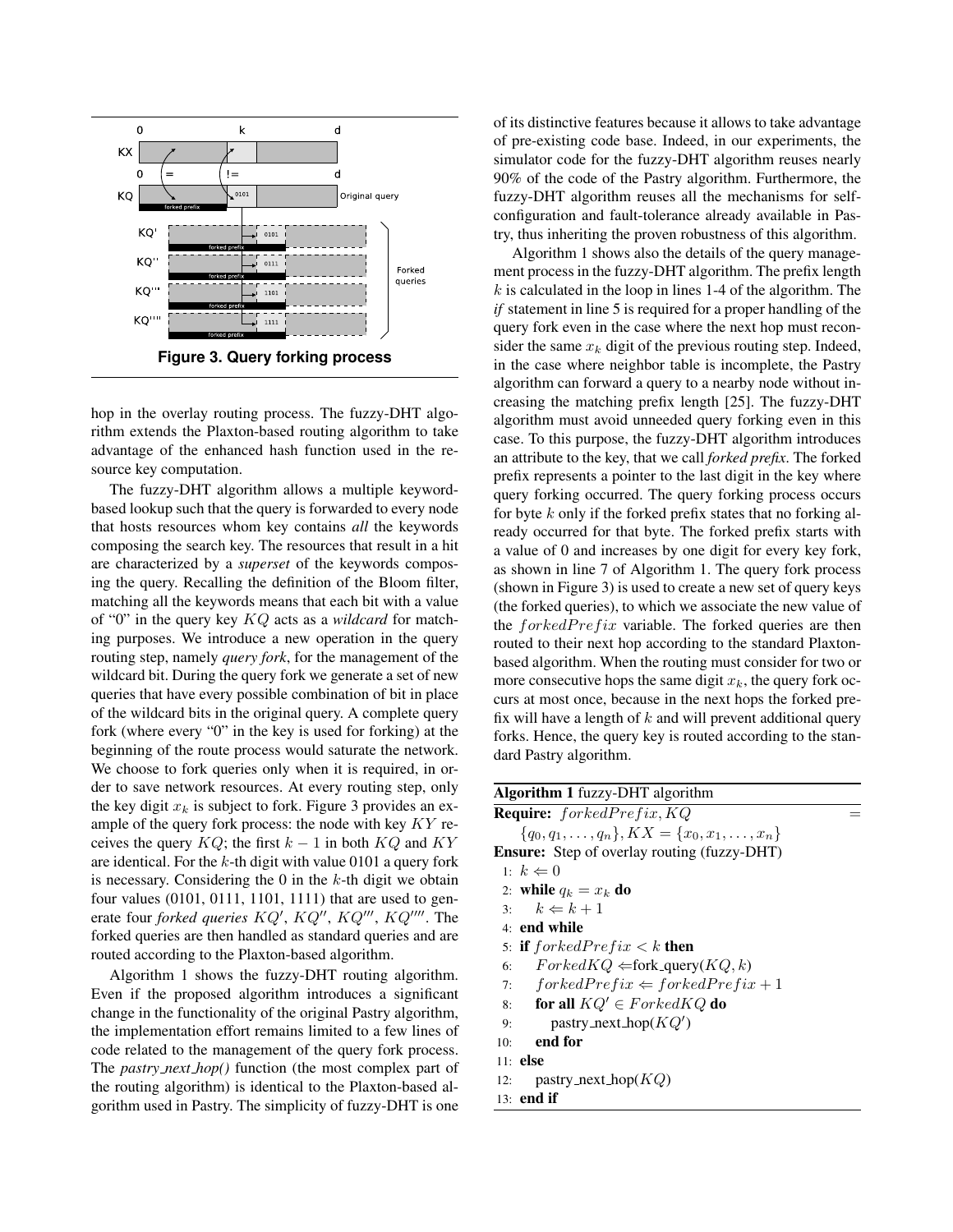### **4. Experimental testbed**

The description of the *fuzzy-DHT* algorithm in Section 3 demonstrates that the algorithm guarantees search flexibility thanks to the support for multiple keywords in the lookup process. We now evaluate the effectiveness, the efficiency and the robustness of the fuzzy-DHT algorithm through extensive simulations. To this purpose, we extended the popular *ns-2* simulator with the support for the fuzzy-DHT, the flood-based and the probabilistic-flood algorithms. The flood-based algorithm is similar to the algorithm used in the popular Gnutella file sharing network [1], while the probabilistic flood algorithm is a variation of the standard floodbased algorithm where at each step and for each neighbor, the propagation of the query occurs with a given probability  $\pi$  [33, 21] (the standard flood-based algorithm is an extreme case of probabilistic routing with  $\pi = 1$ ). In our experiments we use  $\pi = 0.7$ , because preliminary experiments demonstrate that this value ensures an high effectiveness, guaranteeing an higher efficiency with respect to the standard flood-based algorithm. For both flood-based and probabilistic flood algorithms, we consider an overlay network where neighborhood relationship creates a scale-free network following the Barabasi and Albert model [4, 5]. Indeed, scale-free networks are characterized by a powerlaw distribution of neighboring degree that is typical of real peer-to-peer scenarios [2].

The simulator focuses on query routing and does not take into account other operations of peer-to-peer networks, such as the fruition of the looked-up resource, e.g., the download in the case of file sharing networks. The simulator takes care of the setup of the physical network, the generation of initial conditions for the overlay network, and the generation queries issued by the peers of the network. We also implement the logic for the management of the overlay network management that takes into account node joins and leaves, as well as the support for managing the network when a faulty node is detected. These operation are directly provided by the Pastry protocol, as discussed in [25].

We use UDP as the transport layer for every considered overlay network because the query-response mechanism proper of overlay network operations is easily mapped on UDP messages; moreover most new-generation P2P systems are progressively discarding TCP-based transport in favor of the more agile UDP [1, 19]. Each experiment is carried out 10 times (each time using traces obtained from different random seeds) and the results are averaged over the runs to guarantee that the results are statistically relevant. The resources are randomly distributed over the nodes of the overlay network according to a normal distribution with mean value of 10 resource per node. Each resource is described by 5 words on average, according to the workload characterization available in literature [3]. In order to ensure the correct behavior of the DHT, we consider that after the initialization of the network, the DHT can re-distribute the resources over the nodes according to the routing algorithm.

Each simulation run generates  $10<sup>6</sup>$  queries that are issued by the nodes of the simulation network. For each query we randomly select a number of keywords based on the workload characterization in [3]. From each query we compute the bloom filter representing the keywords and we compute the number of bits set to "1" in the filter. We define the ratio between the number of bits set to "1" and the bloom filter length as the query selectivity  $\sigma$ . The query selectivity represents the number of potential hits returned by a query. When  $\sigma$  is low, the query is highly selective and only few resources will match with the query predicate. On the other hand, when  $\sigma$  is high, most resource will generate a hit.

### **5. Performance evaluation**

In this section we show the performance of the fuzzy-DHT algorithm by comparing its effectiveness and efficiency with flood-based search algorithms. We demonstrate that the fuzzy-DHT algorithm provides the best effectiveness and efficiency for every considered scenario of query selectivity  $\sigma$ , network size and percentage of node failures.

#### **5.1. Impact of the query selectivity**

We now compare the three algorithms by evaluating the effectiveness and the efficiency as a function of the query selectivity parameter  $\sigma$ .

Fig. 4 compares the performance of the fuzzy-DHT, flood-based, and probabilistic flood algorithms as  $\sigma$  ranges from 0.2 to 0.8 over a network of 500 nodes. The  $\sigma$  is a function of the number of keywords used in the search. The typical cases of resource lookup in file sharing networks and in Web caching is using 3 or 4 keywords [23, 17], which results in a value of  $\sigma$  close to 0.7. We recall that the higher is  $\sigma$  the lower is the query selectivity, hence a query with  $\sigma = 0.7$  is likely to provide a significant number of hits.

Fig. 4(a) compares the effectiveness of the three protocols. As  $\sigma$  grows, the number of hits for each query increases. The graph shows that fuzzy-DHT and flood-based algorithms achieve a similar effectiveness, which is within 5% from the optimal theoretical value (obtained by comparing the query traces with the resources available on the network), while the probabilistic flood-based algorithm is less effective, with a penalty of nearly 10% with respect to the optimal theoretical value. If we consider the overhead, shown in Fig. 4(b), the differences between the three algorithms are evident. The overhead of the flood-based query is up to three order of magnitude higher than that of the fuzzy-DHT algorithm. The probabilistic-flood algorithm achieves a higher efficiency if compared to the flood-based algo-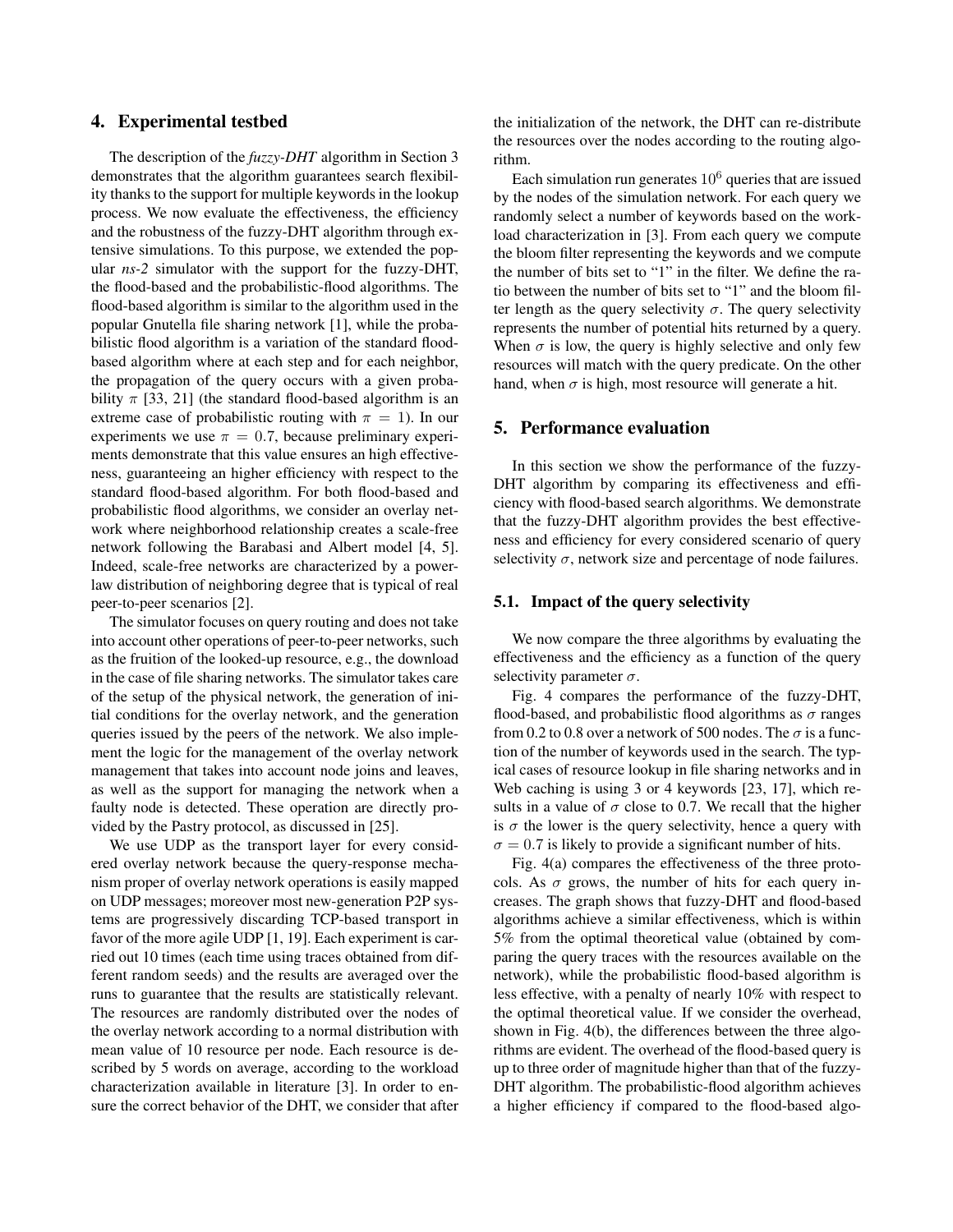

rithm, with an overhead nearly halved with respect to the flood-based algorithm, but still significantly higher if compared to the fuzzy-DHT algorithm. The overhead of the flood-based and probabilistic flood algorithms is similar for every value of  $\sigma$ . This can be explained by considering that the query propagation is completely unrelated to the matching process that leads to resource discovery. On the other hand, the fuzzy-DHT algorithm sends queries only to the nodes that may return a hit. As a consequence, the overhead of this algorithm grows as  $\sigma$  increases. However, even for high values of  $\sigma$  (e.g.,  $\sigma = 0.8$ ) the overhead of the fuzzy-DHT algorithm remains at least one order of magnitude lower than that of the flood-based lookup.

#### **5.2. Scalability**

Scalability analysis evaluates the impact of the overlay network size over the effectiveness and efficiency of the considered algorithms. We carry out the analysis using a network topology with a variable number of nodes issuing queries with  $\sigma = 0.6$ .

Fig. 5 shows the effectiveness and the efficiency of the fuzzy-DHT, flood-based and probabilistic flood algorithms.

Fig. 5(a) shows the hit rate as the measure of the lookup effectiveness instead of the number of hits per query used in the previous analysis. The motivation is that as nodes are added to the network, the number of resources available grows, hence we normalize the number of hits per query against the theoretical maximum hit rate. We confirm that every algorithm is effective, with hit rates always higher than 80%. However, the flood-based and the probabilistic flood algorithms present an hit rate degradation for large network sizes. This effect is motivated by the query timeto-live that does not guarantee the exploration of the whole network when the number of nodes is very high. On the other hand, the fuzzy-DHT lookup algorithm achieves the best scalability with no effectiveness degradation with respect to the network size.

Fig. 5(b) shows the overhead per query as a function of the network size. We observe that every algorithm shows an increment in the traffic generated with each query. However, the overhead growth of the flood-based and probabilistic flood algorithms is much more evident than the overhead growth of the fuzzy-DHT algorithm. Indeed, the overhead of the flood-based and probabilistic flood algorithms grows by a factor of 10 as the number of nodes increases from 100 to 1000 because, for every query, the number of nodes to visit is higher. On the other hand, the overhead increase for the fuzzy-DHT is only by a factor of 4. The better scalability is due to the ability of the algorithm to route queries only to a reduced fraction of nodes that have a high probability of hosting the requested resource.

#### **5.3. Robustness**

Robustness evaluation is carried out by issuing queries on the overlay network ( $\sigma = 0.6$ ) and introducing failures in the network nodes. A variable fraction of nodes is selected and marked as faulty in each experiment. A faulty node cannot report any hit and the hosted resources are considered lost. Furthermore, during the routing operation, a faulty node cannot act as the next hop for the routing process and must be discarded from neighbor tables.

Fig. 6(a) shows the number of hits for each query as a function of the amount of faulty nodes in the network. As expected, the number of hits is reduced as the fraction of faulty nodes grows for every algorithm. The main motivation for the hit rate reduction is the loss of resources hosted on the faulty nodes, because both the inherent message redundancy of flood-based protocols and the alternate routing strategies of Plaxton's algorithm are effective in preserving search effectiveness. On the other hand, the faulty nodes determine a growth in the amount of exchanged messages, although this impact is almost negligible if compared with the normal traffic generated by the algorithms. Fig. 5(b) shows the overhead per query as a function of the amount of faulty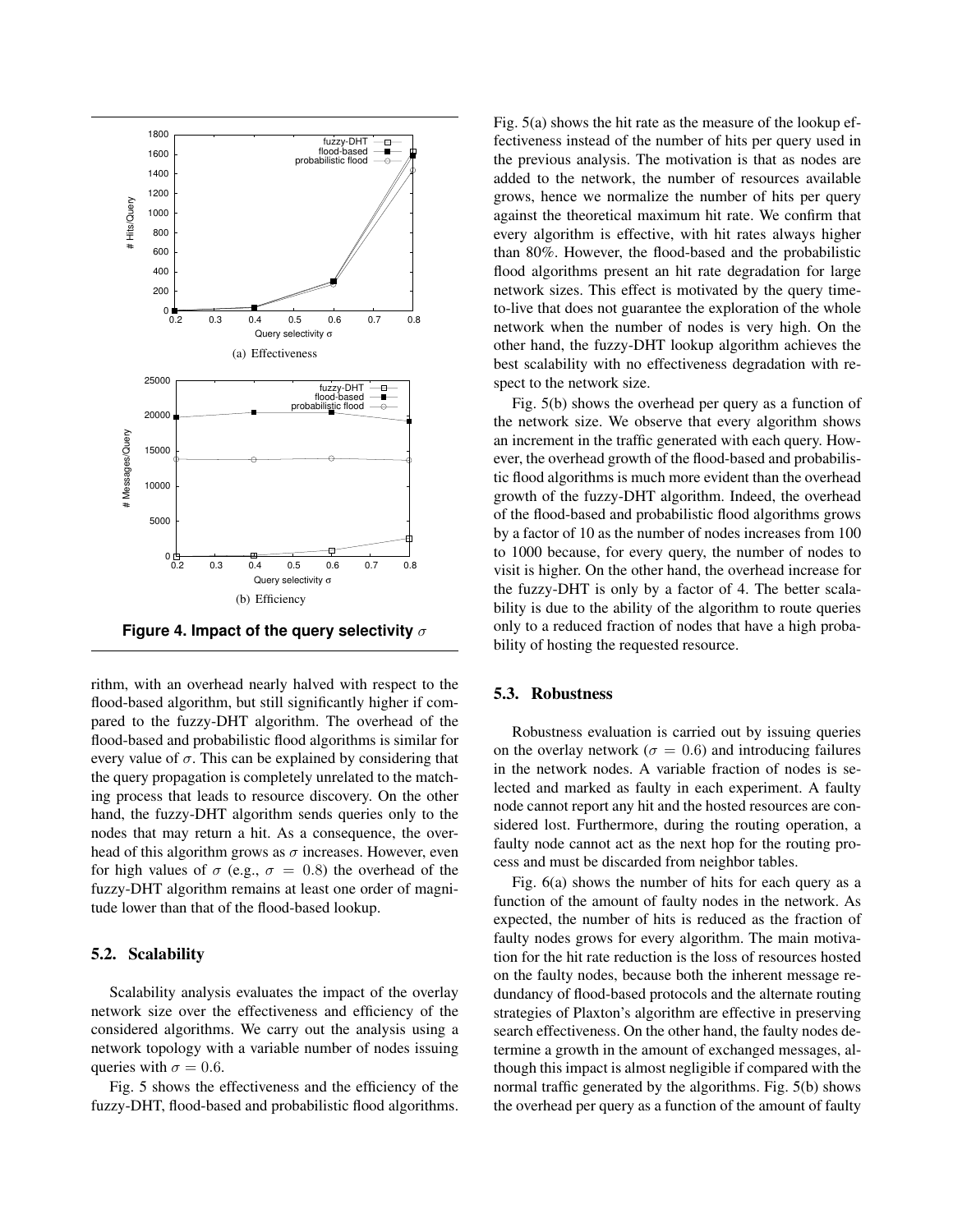

**Figure 5. Scalability evaluation**

nodes and demonstrates that the amount of traffic generated by fuzzy-DHT algorithm remains nearly two order of magnitude lower with respect to the other alternatives even when 15% of the nodes are faulty.

# **6. Conclusions**

The P2P approach has gained popularity in the context of distributed services, and multiple novel applications are being deployed using this scheme. The lookup of resources in a highly distributed environment remains one of the most critical tasks of peer-to-peer applications.

Current lookup algorithms must address a trade-off issue between flexibility, efficiency and robustness: the flexible keyword-based lookup of the flood-based algorithms is provided at the expenses of high overhead, while the efficient DHT-based lookup is not flexible or rely on data structures such as reverse indexes that may hinder algorithm robustness. In this paper, we have shown that it is possible to design an novel algorithm that introduces keywordbased lookup operations on top of an efficient and robust distributed hash table. The implementation does not require significant modification to the native source code of existing



**Figure 6. Robustness evaluation**

overlay network lookup algorithms. Our experiments show that the proposed fuzzy-DHT algorithm meets the main requirements for the most innovative P2P applications.

- The keyword-based lookup of the fuzzy-DHT algorithm provides the flexibility of innovative applications and services based on a peer-to-peer approach.
- The fuzzy-DHT algorithm is effective, as it achieves hit rates higher than flood-based search and very close to the theoretical optimum.
- It is extremely efficient as it limits the lookup overhead to at least one order of magnitude lower than that of flood-based and probabilistic flood algorithms. Our experiments proves that the high efficiency of the proposed algorithm is guaranteed for every considered query selectivity, and physical network topology. Furthermore, the efficiency of the fuzzy-DHT algorithm guarantees higher scalability with respect to the other considered protocols.
- The proposed algorithm is as robust as flood-based solutions thanks to the Pastry network management algorithms that address the issues of node failures, leaves and joins.